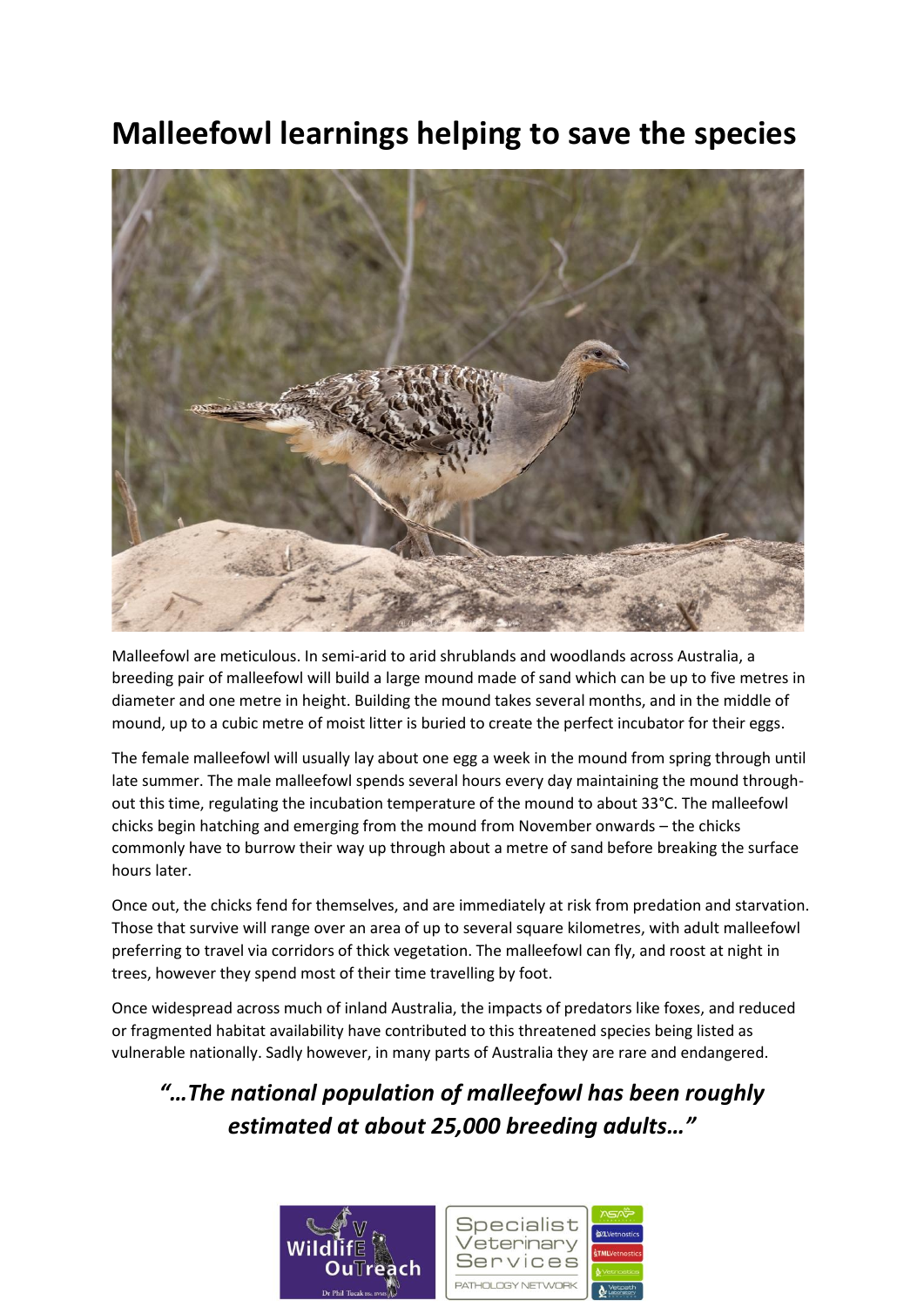"The national population of malleefowl has been roughly estimated at about 25,000 breeding adults. The species has an enormous range across southern Australia and typically occurs at low densities, so estimating population size is difficult and involves extrapolation from about 140 sites where the breeding population is known to a vast area where it is not known," explained National Malleefowl Recovery Coordinator Michael Gooch.

"Breeding numbers of malleefowl appear to be declining over much of the species range, and previous recovery efforts - such as reducing introduced predators, appear to have had little benefit. At least some of the decline is thought to be due to declining winter rainfall which is important for both the provision of winter foods and for mound construction and function."

## *"…one of the largest single species monitoring programs in Australia…"*

The National Malleefowl Monitoring Program is one of the largest single species monitoring programs in Australia. The program ensures that malleefowl mounds are monitored in the same ways in all regions across Australia, which is important for understanding population trends.

Volunteers collect data about malleefowl mounds, including taking photographs, mapping locations and using lidar to undertake large landscape level searches for mounds. Mound activity is considered the best indicator of species survival, with the greater the number of active mounds, the more Malleefowl expected to be present nearby in the bush.

The information collected by the national network of volunteers is fed into a national database allowing scientists to study the species population dynamics.